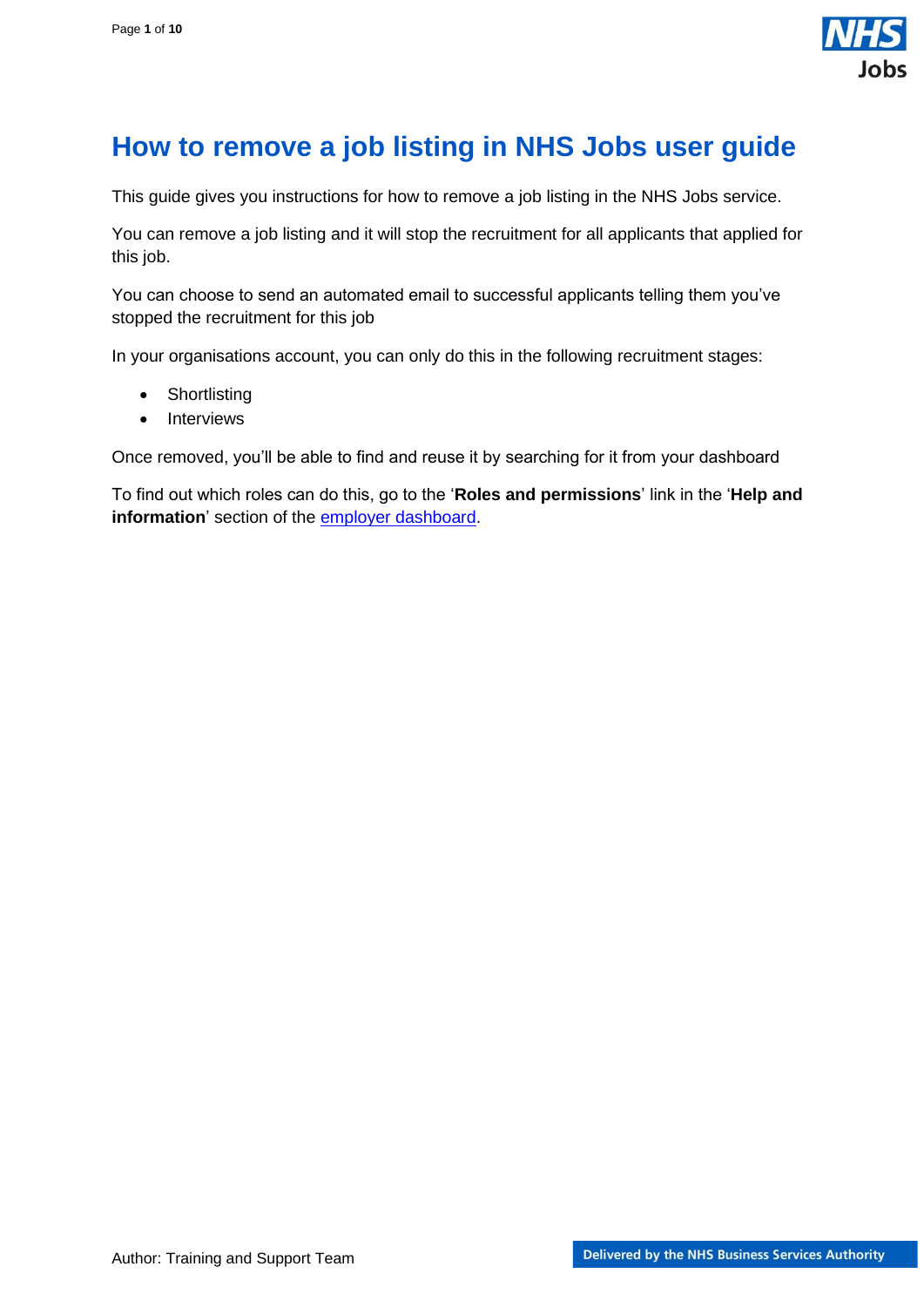# **Contents**

| Do you want to send an email to applicants who are still active in the recruitment for this |
|---------------------------------------------------------------------------------------------|
|                                                                                             |
|                                                                                             |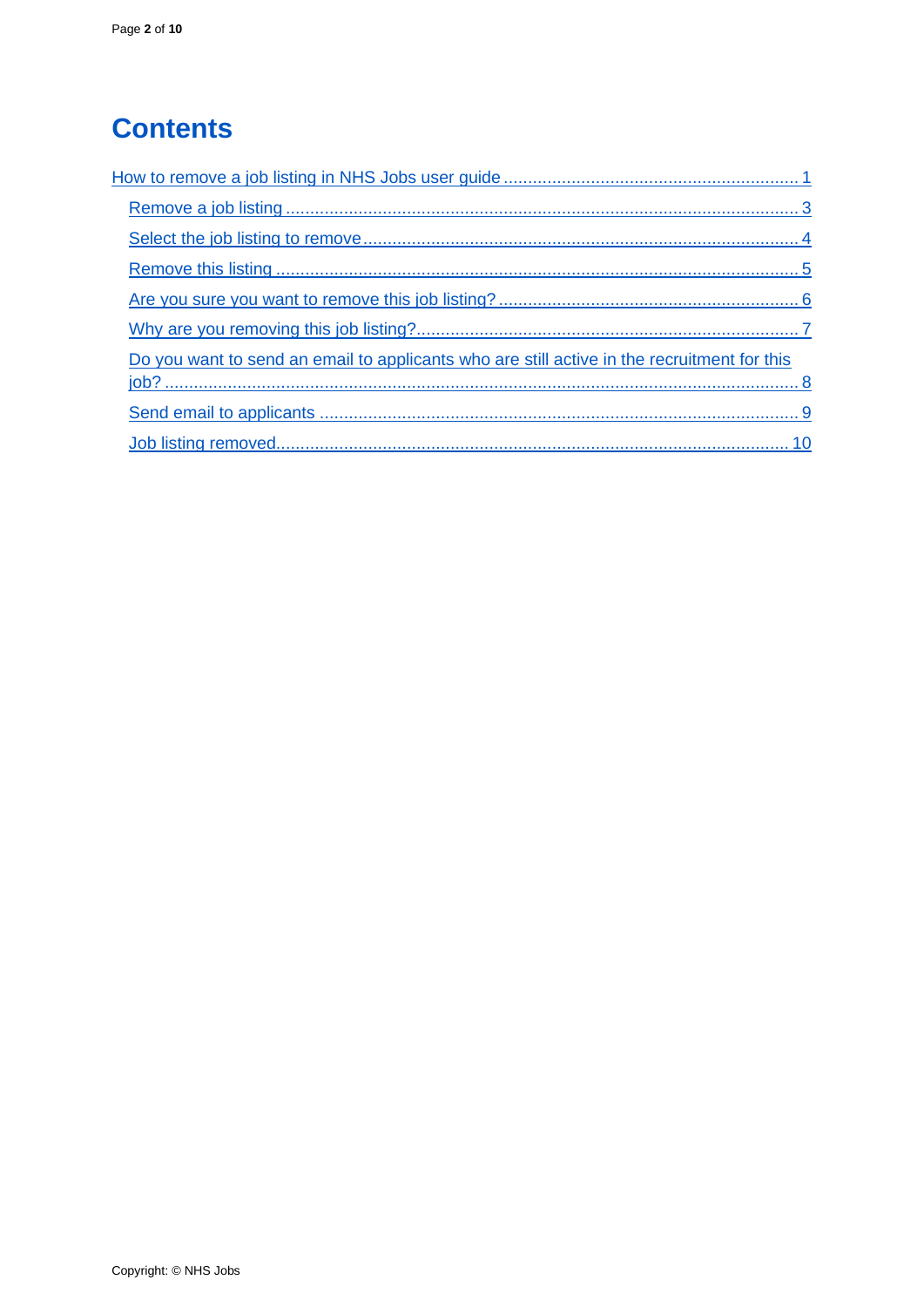### <span id="page-2-0"></span>**Remove a job listing**

This page gives you instructions for how to remove a job listing in your organisations account.

**Important:** The employer dashboard is shown. You can remove a job listing and it will stop the recruitment for all applicants that applied for this job. You can only do it from the 'Shortlisting' and 'Interviews' recruitment stages. In this example, the job listing is being removed from interviews.

To remove a job listing, complete the following step:

**1.** Select the ['Interviews'](#page-3-0) link.

| <b>NHS</b><br>Jobs                            |                                                                 | You're viewing NHS Training and Support<br>Change<br>Signed in as Liam M1 Sign Out |
|-----------------------------------------------|-----------------------------------------------------------------|------------------------------------------------------------------------------------|
|                                               |                                                                 | Show tasks for all accounts                                                        |
|                                               | <b>BETA</b> Your feedback will help us to improve this service. |                                                                                    |
| NHS Training and Support<br><b>Dashboard</b>  |                                                                 | What you can do                                                                    |
| Tasks by stage                                | <b>Listings by user</b>                                         | <b>Create a job listing</b><br><b>Search for a listing</b>                         |
| Showing tasks for<br>All users<br>$\check{~}$ |                                                                 | Search for an applicant                                                            |
| <b>Draft</b>                                  | $\mathbf 0$                                                     | <b>Manage the account</b>                                                          |
|                                               |                                                                 | Manage users                                                                       |
| <b>Published</b>                              | $\mathbf{O}$                                                    | At risk applicants<br><b>Accredited logos</b>                                      |
| <b>Shortlisting</b>                           | $\mathbf 0$                                                     | <b>Key performance indicators</b><br>(KPIs)                                        |
|                                               |                                                                 | <b>Approval settings</b>                                                           |
| <b>Interviews</b>                             | 3 - on track 0, overdue 3                                       | Departments<br><b>Welsh listings</b>                                               |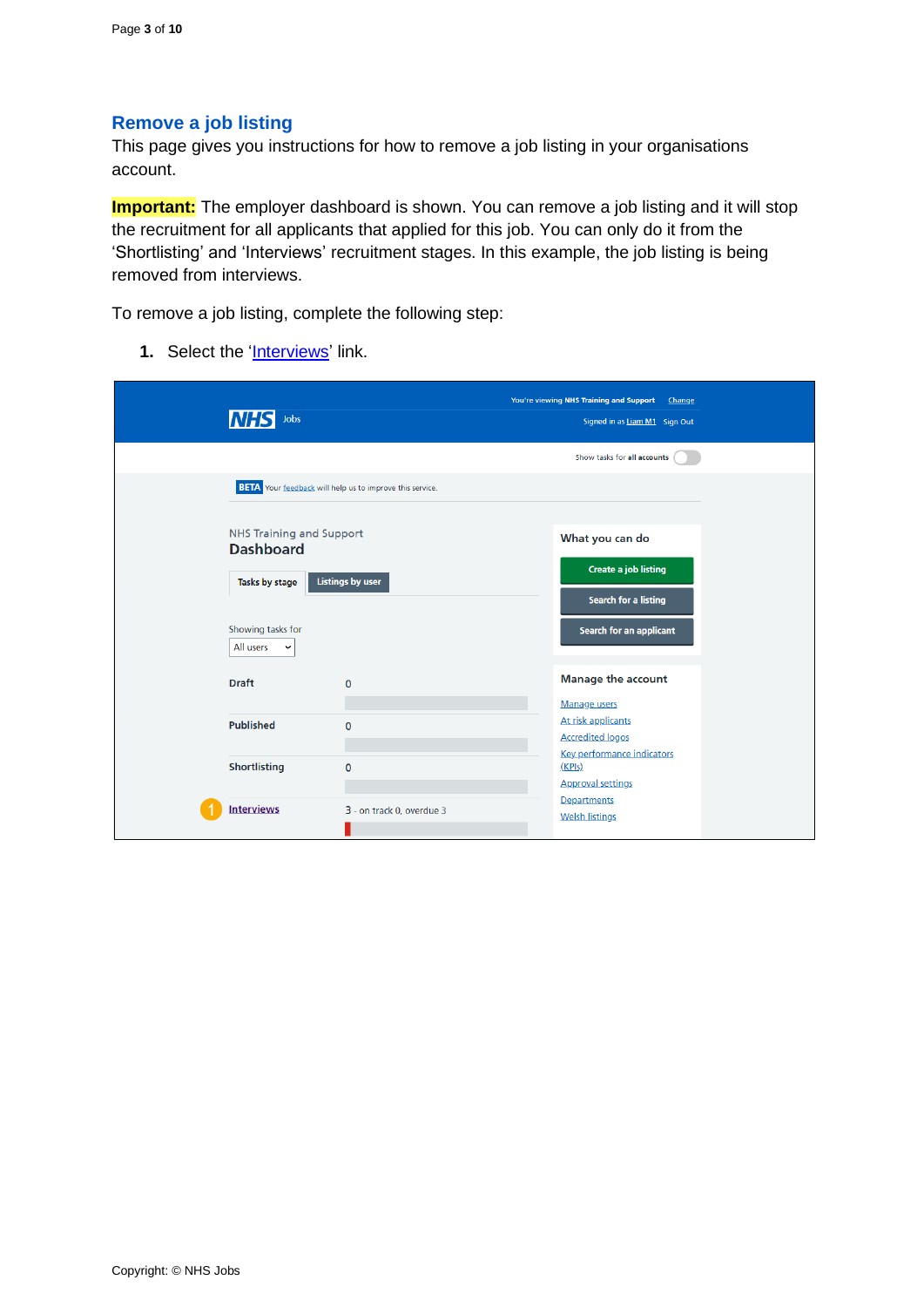#### <span id="page-3-0"></span>**Select the job listing to remove**

This page gives you instructions for how to select the job listing to remove.

Find the job listing and complete the following step:

**1.** Select the ['Job title'](#page-4-0) link.

|                                                                                   | Jobs                                                            |  |                         |                 | You're viewing NHS Training and Support | Change<br>Signed in as Liam M1 Sign Out |
|-----------------------------------------------------------------------------------|-----------------------------------------------------------------|--|-------------------------|-----------------|-----------------------------------------|-----------------------------------------|
|                                                                                   |                                                                 |  |                         |                 |                                         | Show tasks for all accounts             |
|                                                                                   | <b>BETA</b> Your feedback will help us to improve this service. |  |                         |                 |                                         |                                         |
| < Go back<br><b>Interviews</b><br>Showing tasks for<br>All users<br>Showing tasks | <b>NHS Training and Support</b><br>$\check{ }$                  |  |                         |                 |                                         |                                         |
| All<br><b>Interviews</b>                                                          | $\check{ }$                                                     |  |                         |                 |                                         |                                         |
| Job title                                                                         | <b>Deadline</b>                                                 |  | <b>Invited Accepted</b> | <b>Declined</b> | Task                                    | What needs doing next                   |
| <b>Training and</b><br><b>Support Officer</b><br>T0111-21-5457                    | 11 Jan 2022 -<br>OVERDUE                                        |  | $\mathbf{0}$            | $\mathbf{0}$    | Ready to invite to<br>interview         | Invite to interview                     |
| <b>Training and</b><br><b>Support Officer</b><br>T0111-21-7813                    | 13 Jan 2022 1<br><b>OVERDUE</b>                                 |  | $\mathbf{1}$            | $\mathbf{0}$    | Interviews<br>completed                 | <b>Add interview</b><br>feedback        |
| <b>Training and</b><br><b>Support Officer</b><br>T0111-21-2038                    | 20 Jan 2022 1<br>OVERDUE                                        |  | $\mathbf{0}$            | $\mathbf{1}$    | Interviews<br>completed                 | <b>Add interview</b><br>feedback        |
|                                                                                   |                                                                 |  |                         |                 |                                         |                                         |

**Tip:** If you've got a lot of job listings, you can use the '**Showing tasks for**' and '**Showing tasks**' drop-down menu to filter and reduce the number of listings on the page.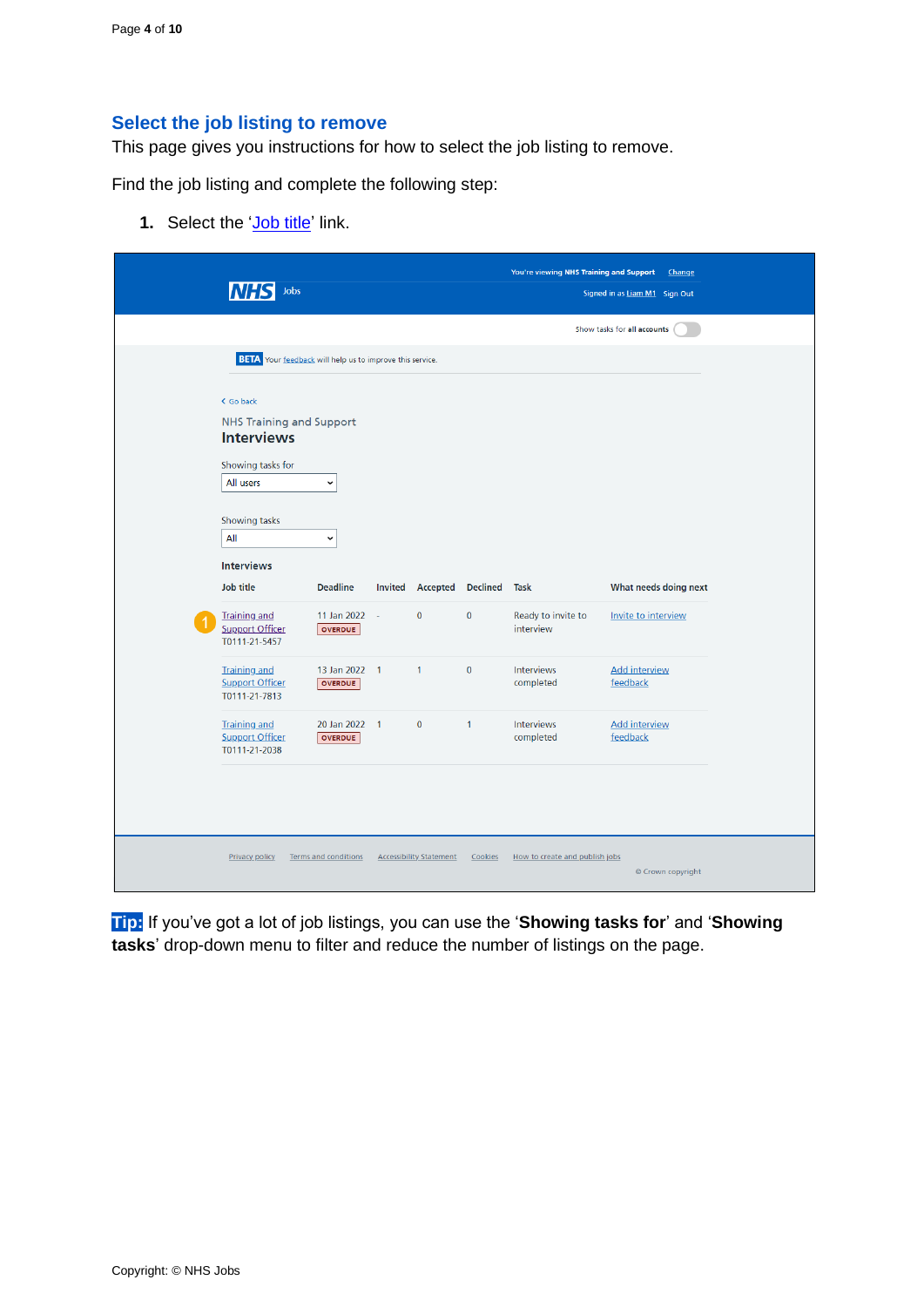#### <span id="page-4-0"></span>**Remove this listing**

This page gives you instructions for how to remove this listing.

**Important:** You'll only see the 'Remove this listing' link if you're an NHS Jobs 'Super user', 'Team leader' or 'Recruitment administrator' role for your organisations account.

To remove this listing, complete the following step:

1. Select the ['Remove this](#page-5-0) listing' link.

| Jobs                                                                           | You're viewing NHS Training and Support<br>Change<br>Signed in as Liam M1 Sign Out |
|--------------------------------------------------------------------------------|------------------------------------------------------------------------------------|
| <b>BETA</b> Your feedback will help us to improve this service.                |                                                                                    |
| < Go back                                                                      |                                                                                    |
| <b>NHS Training and Support</b><br><b>Training and Support Officer listing</b> | What needs doing next                                                              |
| INTERVIEWS READY TO INVITE TO INTERVIEW<br>Reference number: T0111-21-5457     | <b>Invite to interview</b>                                                         |
| <b>Applicant details</b><br><b>Job details</b><br><b>Team</b>                  | <b>Reuse this listing</b>                                                          |
| The job title                                                                  | <b>Remove this listing</b>                                                         |
| Job title and reference number                                                 |                                                                                    |
| The details of the job                                                         |                                                                                    |
| About the job and pay                                                          |                                                                                    |
| Location                                                                       |                                                                                    |
| Contact details and closing date                                               |                                                                                    |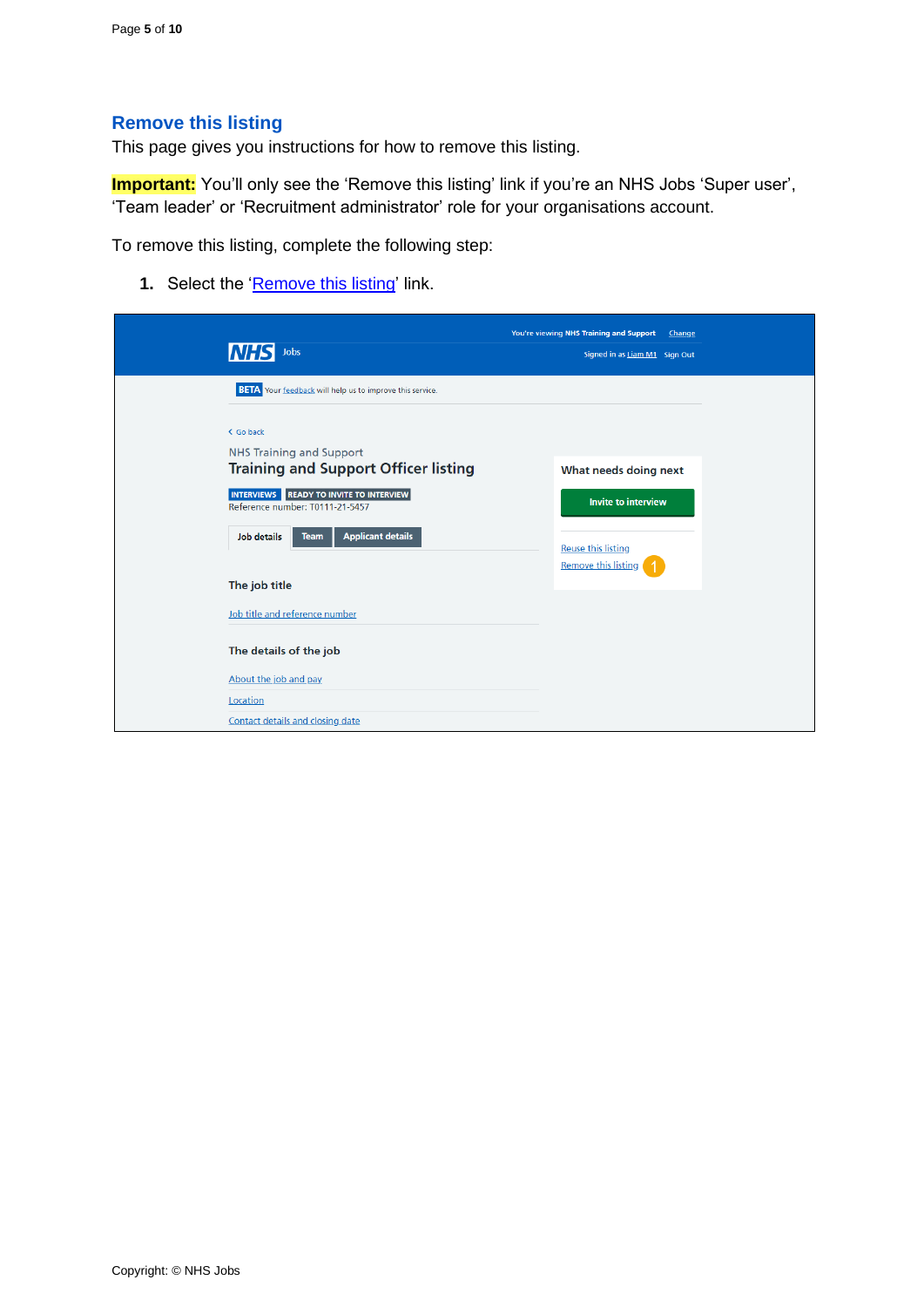#### <span id="page-5-0"></span>**Are you sure you want to remove this job listing?**

This page gives you instructions for how to confirm if you're sure you want to remove this job listing.

**Important:** If you remove the listing it will stop recruitment for all applicants that applied for this job. You can choose to send an automated email to successful applicants telling them you've stopped the recruitment for this job. If you're using an Applicant Tracking System (ATS) provider, you can ignore this information as no applicants exist in the NHS Jobs service.

To confirm if you're sure you want to remove this job listing, complete the following steps:

- **1.** Select an answer:
	- <u>['Yes, remove the listing'](#page-6-0)</u>
	- 'No, return to dashboard'
- **2.** Select the 'Continue' button.

| You're viewing NHS Training and Support<br>Jobs<br>Signed in as Liam M1 Sign Out                                                                                                                                                                                                                                                                                     | Change |
|----------------------------------------------------------------------------------------------------------------------------------------------------------------------------------------------------------------------------------------------------------------------------------------------------------------------------------------------------------------------|--------|
| <b>BETA</b> Your feedback will help us to improve this service.                                                                                                                                                                                                                                                                                                      |        |
| < Go back<br><b>Remove listing</b><br>Are you sure you want to remove this job<br>listing?                                                                                                                                                                                                                                                                           |        |
| If you remove the listing:                                                                                                                                                                                                                                                                                                                                           |        |
| • it will stop recruitment for all applicants that applied for this job<br>• you can choose to send an automated email to successful applicants<br>telling them you've stopped recruitment for this job<br>• you'll be able to find and reuse it by searching for it from your<br>dashboard<br>Yes, remove the listing<br>No, return to dashboard<br><b>Continue</b> |        |
| <b>Terms and conditions</b><br><b>Accessibility Statement</b><br>How to create and publish jobs<br><b>Privacy policy</b><br>Cookies<br>© Crown copyright                                                                                                                                                                                                             |        |

**Tip:** Once removed, you'll be able to find and reuse it by searching for it from your dashboard.

If you don't want to remove the job listing, you've reached the end of this user guide.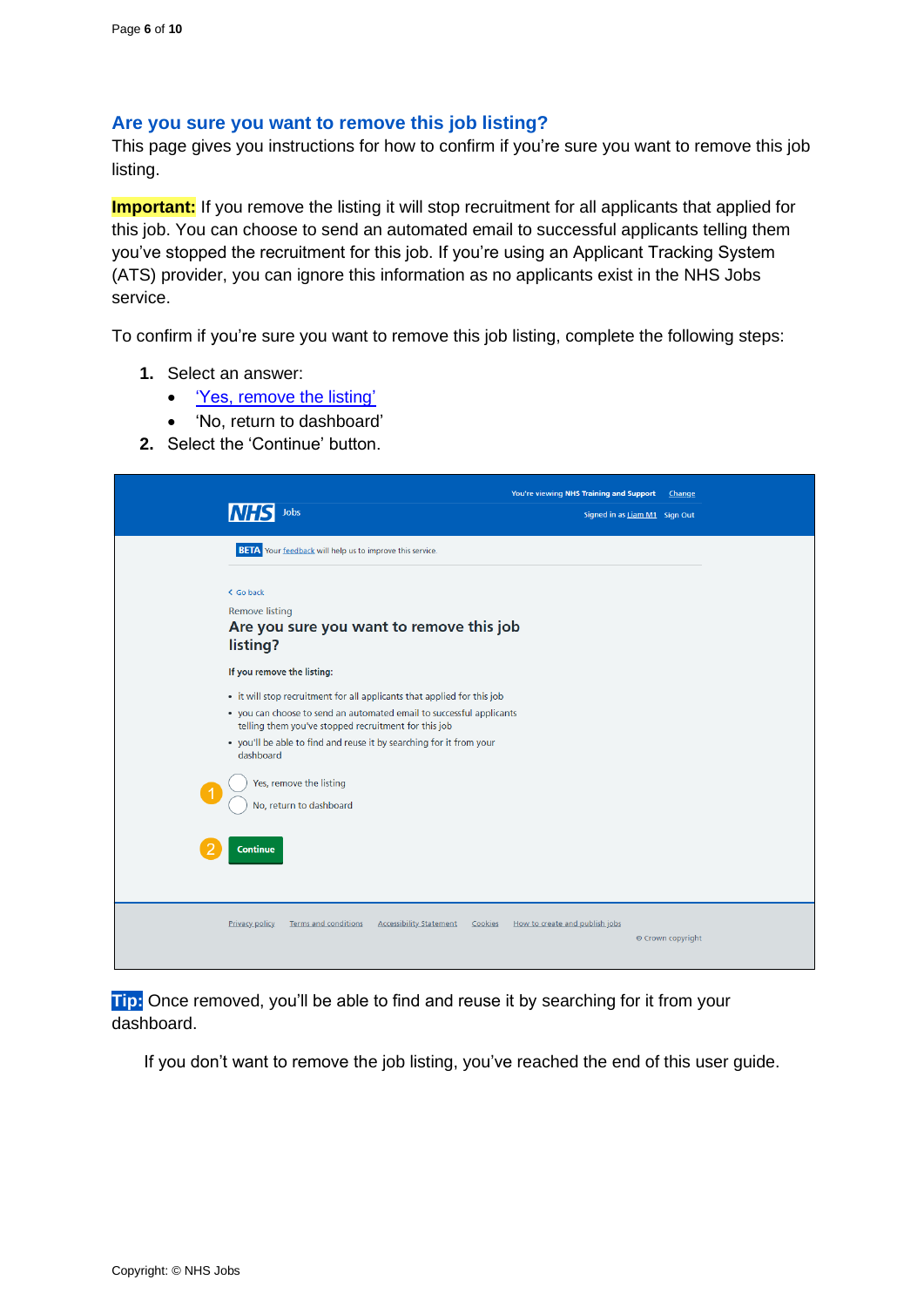## <span id="page-6-0"></span>**Why are you removing this job listing?**

This page gives you instructions for how to confirm why you're removing this job listing.

**Important:** This information will only be visible to users in your organisation.

To add why you're removing this job listing, complete the following steps:

- **1.** In the **Reason details** box, enter the details.
- **2.** Select the ['Continue'](#page-7-0) button.

| Jobs                                                            |                                                                                                                | You're viewing NHS Training and Support<br>Signed in as Liam M1 Sign Out | Change            |
|-----------------------------------------------------------------|----------------------------------------------------------------------------------------------------------------|--------------------------------------------------------------------------|-------------------|
| <b>BETA</b> Your feedback will help us to improve this service. |                                                                                                                |                                                                          |                   |
| < Go back<br><b>Remove listing</b><br>G<br>Continue             | Why are you removing this job listing?<br>This information will only be visible to users in your organisation. |                                                                          |                   |
|                                                                 |                                                                                                                |                                                                          |                   |
| <b>Terms and conditions</b><br><b>Privacy policy</b>            | <b>Accessibility Statement</b><br>Cookies                                                                      | How to create and publish jobs                                           | © Crown copyright |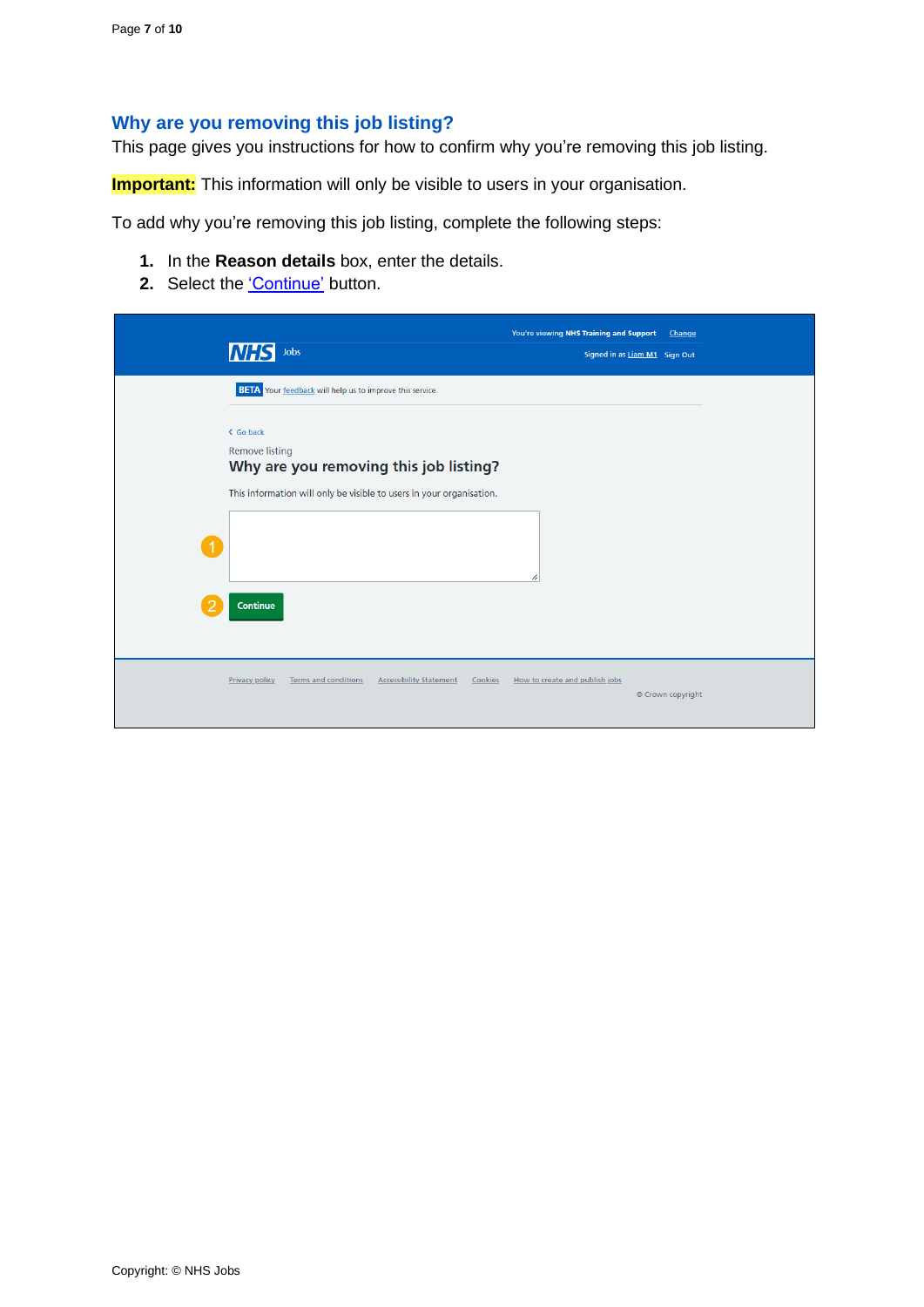## <span id="page-7-0"></span>**Do you want to send an email to applicants who are still active in the recruitment for this job?**

This page gives you instructions for how to confirm if you want to send an email to applicants who are still active in the recruitment for this job.

**Important:** The email will let them know that you have stopped recruitment for this job. If you choose not to send an email now, you should contact the applicants offline instead.

To confirm if you want to send an email to applicants who are still active in the recruitment for this job, complete the following steps:

- **1.** Select an answer:
	- ['Yes, I want to send an email to applicants'](#page-8-0)
	- 'No, [I'll contact the applicants offline'](#page-9-0)
- **2.** Select the ['Save](#page-9-0) and continue' button.

| You're viewing NHS Training and Support<br>Jobs<br>Signed in as Liam M1 Sign Out                                                                                                                                                                                                                   | Change            |  |
|----------------------------------------------------------------------------------------------------------------------------------------------------------------------------------------------------------------------------------------------------------------------------------------------------|-------------------|--|
| <b>BETA</b> Your feedback will help us to improve this service.                                                                                                                                                                                                                                    |                   |  |
| < Go back<br><b>Remove listing</b><br>Do you want to send an email to applicants<br>who are still active in the recruitment for<br>this job?                                                                                                                                                       |                   |  |
| The email will let them know that you have stopped recruitment for this<br>job. If you choose not to send an email now, you should contact the<br>applicants offline instead.<br>Yes, I want to send an email to applicants<br>No, I'll contact the applicants offline<br><b>Save and continue</b> |                   |  |
| <b>Privacy policy</b><br><b>Terms and conditions</b><br><b>Accessibility Statement</b><br>Cookies<br>How to create and publish jobs                                                                                                                                                                | © Crown copyright |  |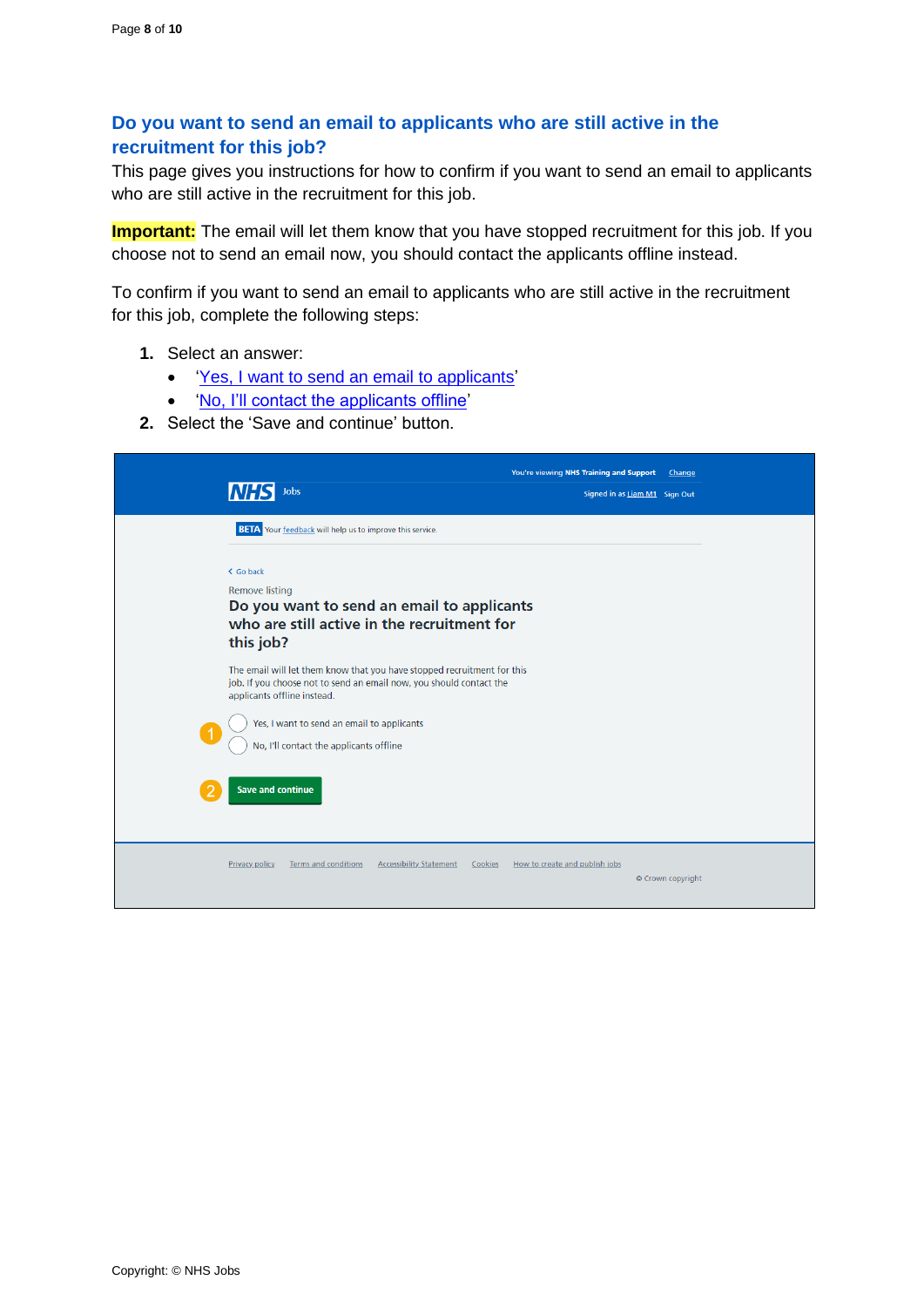## <span id="page-8-0"></span>**Send email to applicants**

This page gives you instructions for how to send an email to applicants to let them know you've stopped recruitment for this job.

**Important:** You'll only see this page if you're sending an email to applicants to let them know you've stopped recruitment for this job. If you also want to contact them individually you can do this offline. If you're using an ATS provider or haven't received any applicants for the listing, no emails will be sent as there are no applicants to notify.

Read the information on the page and complete the following step:

**1.** Select the ['Send email and remove listing'](#page-9-0) button.

| You're viewing NHS Training and Support<br>Change<br>Jobs<br>Signed in as Liam M1 Sign Out                                                               |
|----------------------------------------------------------------------------------------------------------------------------------------------------------|
| <b>BETA</b> Your feedback will help us to improve this service.                                                                                          |
| < Go back<br><b>Remove listing</b><br><b>Send email to applicants</b><br>You'll send this email to let applicants know that you've stopped               |
| recruitment for this job. If you also want to contact them individually you<br>can do this offline.                                                      |
| Dear [applicant's full name]<br>[Employer's name] has stopped the recruitment for the [job title] job<br>you applied for.                                |
| This means that you will no longer be considered for this job. The<br>employer should have contacted you with more information about<br>this.            |
| We understand this may be disappointing but we hope you'll<br>continue to use NHS Jobs.                                                                  |
| We wish you well in your job search.                                                                                                                     |
| Kind Regards,<br>The NHS Jobs Team                                                                                                                       |
| Send email and remove listing                                                                                                                            |
| <b>Terms and conditions</b><br><b>Accessibility Statement</b><br>How to create and publish jobs<br><b>Privacy policy</b><br>Cookies<br>© Crown copyright |

**Tip:** The applicant's full name is added by NHS Jobs and appears in the email sent to the applicant.